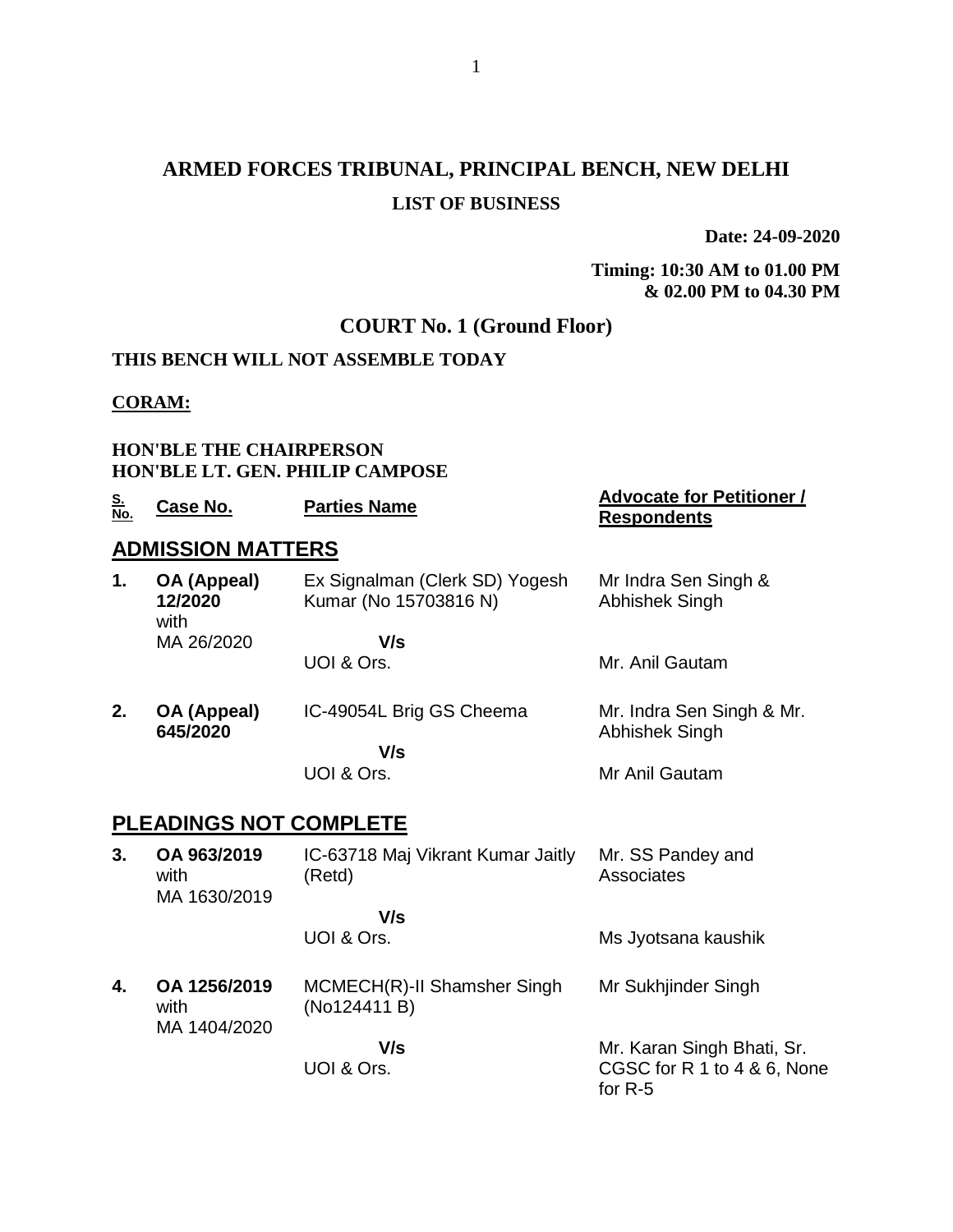| 5.  | OA 2071/2019                         | Sub Dalip Singh Thakur (No<br>668449Y)            | Mr. Ajit Kakkar                                         |
|-----|--------------------------------------|---------------------------------------------------|---------------------------------------------------------|
|     |                                      | V/s<br>UOI & Ors.                                 | Ms. Jyotsna Kaushik                                     |
| 6.  | OA 2302/2019<br>with<br>MA 3204/2019 | Hav (GD) Suresh Chand<br>(No.14414159A)           | Mr. S B Singh                                           |
|     | (OA 540/2018)<br>(RB, Jaipur)        | V/s<br>UOI & Ors.                                 | Mr Anil Gautam                                          |
| 7.  | OA 129/2020                          | JC-353515-A Nb Sub Chandra Sen<br>Verma<br>V/s    | Ms. Archana Ramesh                                      |
|     |                                      | UOI & Ors.                                        | Dr. Vijendra Singh Mahndiyan<br>for R 1-4, None for R-5 |
| 8.  | OA 200/2020<br>with                  | L/Nk Arun Panwar (15495923-N)                     | Mr. Ajit Kakkar & Associates                            |
|     | MA 214/2020                          | V/s<br>UOI & Ors.                                 | Mr Ashok Chaitanya for R 1-3<br>& Mr. Anil for R-4      |
| 9.  | OA 206/2020                          | Ex Sub/DSC Devinder Singh (JC<br>841849L)         | Mr US Maurya                                            |
|     |                                      | V/s<br>UOI & Ors.                                 | Mr Shyam Narayan                                        |
| 10. | OA 207/2020                          | Ex Sep/DSC Jagpal Singh (No<br>13697658 Y)<br>V/s | Mr US Maurya                                            |
|     |                                      | UOI & Ors.                                        | Mr Shyam Narayan                                        |

## **PLEADINGS COMPLETE**

## **DATES WILL BE GIVEN BY THE TRIBUNAL OFFICER - ORDERS WILL BE UPLOADED ON THE WEBSITE**

**11. OA 70/2013** Capt Rakesh Verma  **V/s** UOI & Ors

Mr. Sukhjinder Singh

Mr VS Tomar for R 1-3 and In person for R 4-5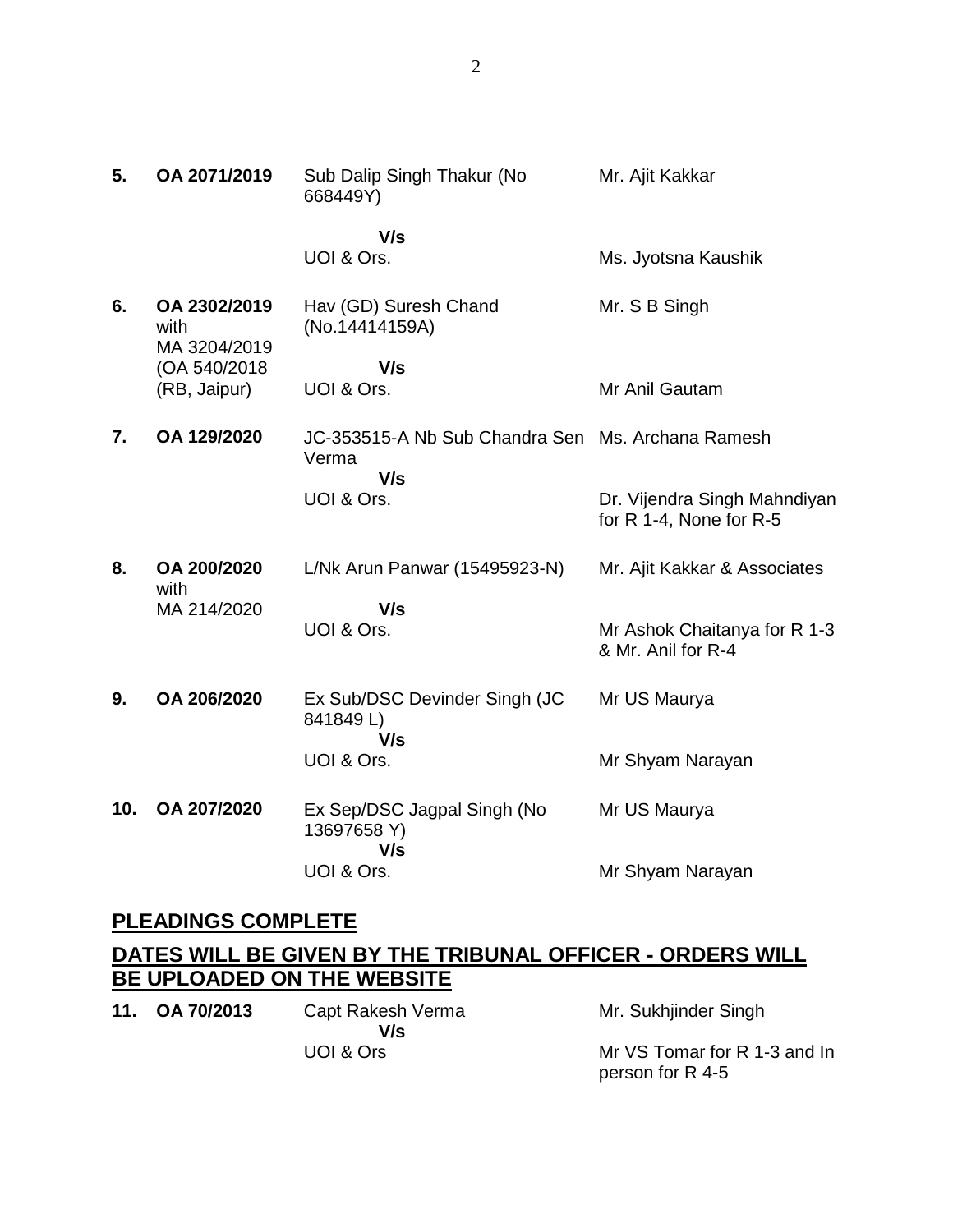| 12. | OA 374/2013<br>with<br>MA 1534/2017 | Wg Cdr Arunaksha Nandy,<br>deceased through LRs (Mrs Bakul<br>Nandi & Ors)<br>V/s | Mr Ansar Ahmad Chaudhary               |
|-----|-------------------------------------|-----------------------------------------------------------------------------------|----------------------------------------|
|     |                                     | UOI & Ors.                                                                        | Dr. Vijendra Singh Mahndiyan           |
| 13. | OA 571/2017<br>with                 | Hav Dwarka Nath                                                                   | Ms. Archana Ramesh                     |
|     | MA 487/2017                         | V/s<br>UOI & Ors.                                                                 | Mr. J S Yadav                          |
| 14. | OA 1281/2017                        | Col Jaidev Singh Rathore                                                          | Mr. IS Singh & Mr Rajendra<br>Kumar    |
|     |                                     | V/s<br>UOI & Ors.                                                                 | None                                   |
| 15. | OA 270/2018                         | JC-641908H Sub Major Clk (SD)<br><b>Ashok Kumar Verma</b>                         | Mr. V S Kadian                         |
|     |                                     | V/s<br>UOI & Ors.                                                                 | Mr Avdhesh Kumar Singh                 |
| 16. | OA 1389/2018                        | No. 15629202N Rect Nand Kishore                                                   | Ms. Sangeeta Tomar                     |
|     |                                     | V/s<br>UOI & Ors.                                                                 | Mr. V S Tomar                          |
| 17. | OA 1948/2018                        | Cdr Narender Kumar (No 80147A)                                                    | Mr Shakti Jaidwal & Indra Sen<br>Singh |
|     |                                     | V/s<br>UOI & Ors.                                                                 | Mr. V Pattabhi Ram                     |
| 18. | OA 147/2019                         | IC-65210N Lt Col Ran Singh Rana                                                   | Mr. S S Pandey & Associates            |
|     |                                     | V/s<br>UOI & Ors.                                                                 | Mr V Pattabhi Ram                      |
| 19. | OA 2307/2019                        | No 1450449A Sep Mohammad<br>Mukhtar Ansari                                        | Mr VS Kadian                           |
|     |                                     | V/s<br>UOI & Ors.                                                                 | Mr Neeraj, Sr CGSC                     |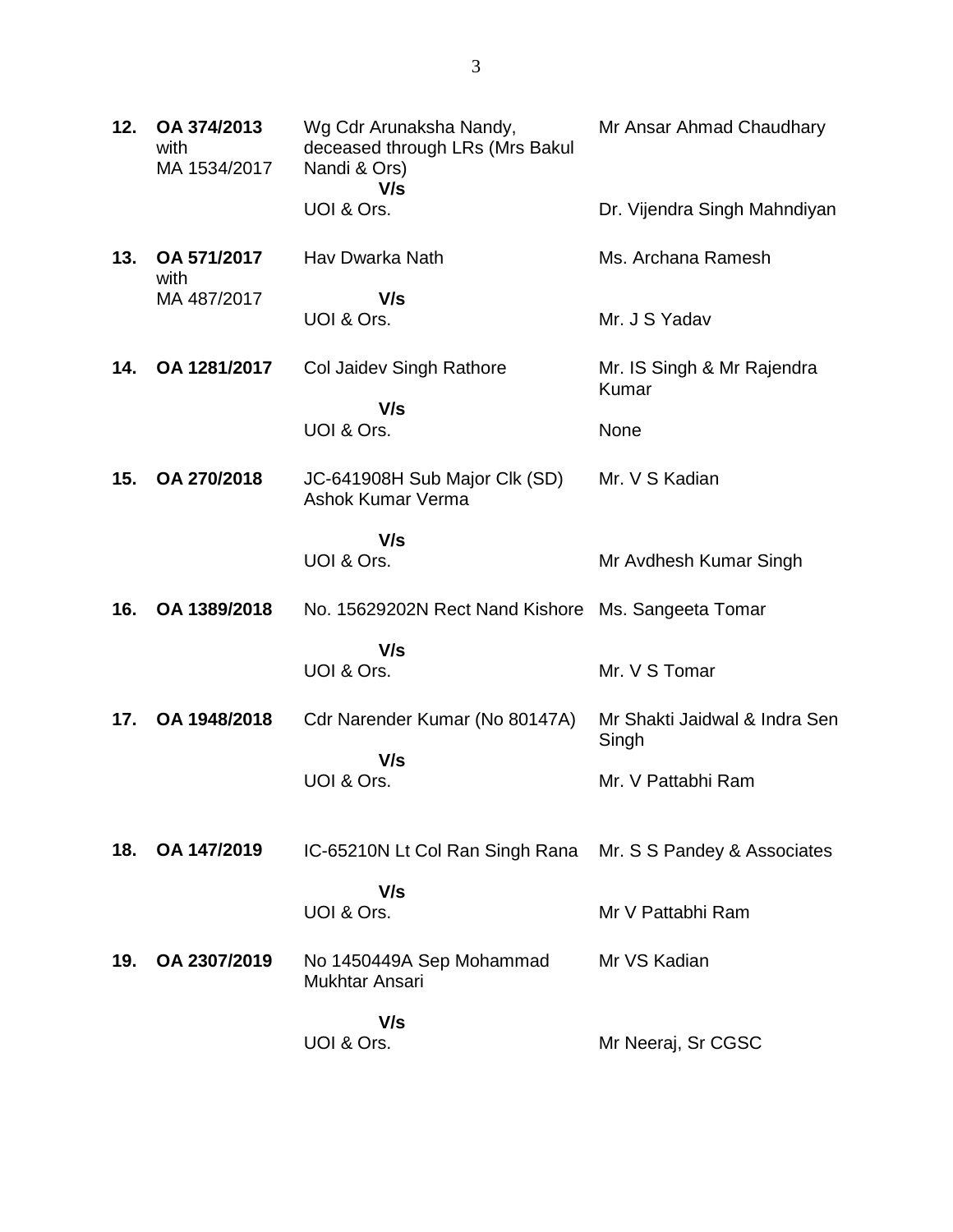# **ARMED FORCES TRIBUNAL, PRINCIPAL BENCH, NEW DELHI LIST OF BUSINESS**

**Date: 24-09-2020**

**Timing: 10:30 AM to 01.00 PM & 02.00 PM to 04.30 PM**

### **COURT No. 2 (Ground Floor)**

#### **CORAM:**

#### **HON'BLE MS. JUSTICE SUNITA GUPTA HON'BLE AIR MARSHAL B.B.P. SINHA**

|    | S. No. Case No.                                            | <b>Parties Name</b>                                                               | <b>Advocate for Petitioner /</b><br><b>Respondents</b> |
|----|------------------------------------------------------------|-----------------------------------------------------------------------------------|--------------------------------------------------------|
|    | <b>For Clarifications</b>                                  |                                                                                   |                                                        |
| 1. | OA 512/2018<br>with<br>MA 366/2018                         | Ex Flt. Lt. Pooja Sahrawat W/o Late IC- Mr. Ajay Bhalla<br>44588M Col Rohit Dalal |                                                        |
|    |                                                            | V/s                                                                               |                                                        |
|    |                                                            | UOI & Ors.                                                                        | Ms Barkha Babbar                                       |
|    | <b>ADMISSION MATTERS</b>                                   |                                                                                   |                                                        |
| 2. | OA (Appeal)<br>1238/2020                                   | Nk Vivekanand A (14665904-F)                                                      | Mr. Ajit Kakkar & Associates                           |
|    |                                                            | V/s                                                                               |                                                        |
|    |                                                            | UOI & Ors.                                                                        | None                                                   |
| 3. | OA 1239/2020<br>with                                       | TC-31510H Lt Col Shaji Joseph (Retd.) Mr. Rajiv Manglik                           |                                                        |
|    | MA 1427/2020 &<br>1428/2020<br>(OA 236/2018<br>(RB, Kochi) | V/s<br>UOI & Ors.                                                                 | None                                                   |
| 4. | OA 1244/2020                                               | Ex LNk E Perumal (14568158A)                                                      | Mr US Maurya                                           |
|    |                                                            | V/s                                                                               |                                                        |
|    |                                                            | UOI & Ors.                                                                        | None                                                   |
| 5. | OA 1246/2020                                               | JC-761822A Sub Mastan Kathat                                                      | Mr S S Pandey & Associates                             |
|    |                                                            | V/s<br>UOI & Ors.                                                                 | None                                                   |
|    |                                                            |                                                                                   |                                                        |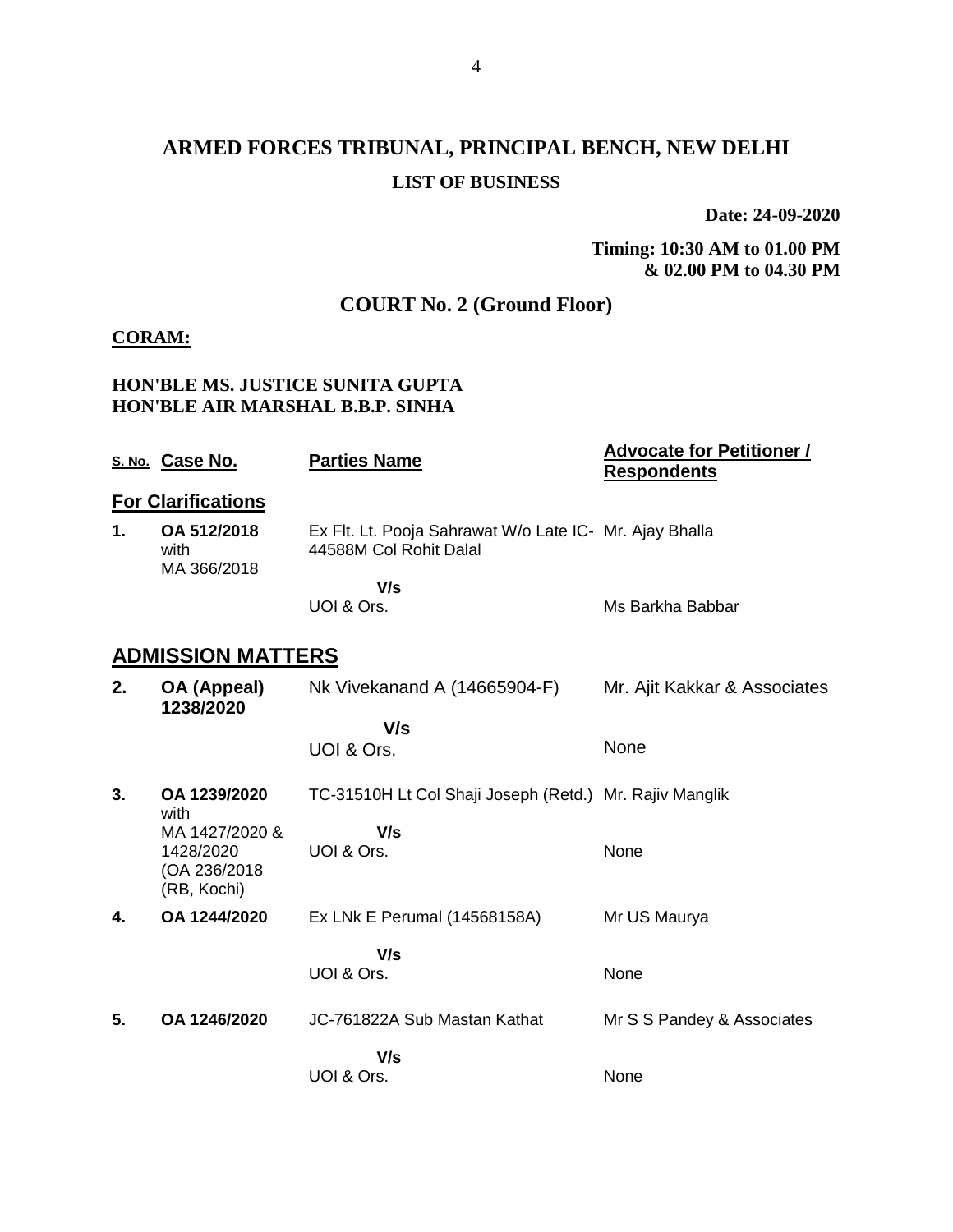| 6. | OA 1247/2020 | JC-479675M Sub/Clk Sarvottam<br>Kumar (Retd.)               | Mr. S S Pandey & Associates |
|----|--------------|-------------------------------------------------------------|-----------------------------|
|    |              | V/s<br>UOI & Ors.                                           | None                        |
| 7. | OA 1248/2020 | Sub N Arunachalam Retd JC-376752W Mr SS Pandey & Associates |                             |
|    |              | V/s<br>UOI & Ors.                                           | None                        |

### **MA (EXECUTION)**

| 8. |              | MA 399/2018 & IC-25310W Lt Col Gurinderjit Singh Mr. Indra Sen |                      |
|----|--------------|----------------------------------------------------------------|----------------------|
|    | MA 1577/2019 | Grewal (Retd)                                                  | Singh/Abhishek Singh |
|    | ın           | V/s                                                            |                      |
|    | OA 309/2015  | UOI & Ors                                                      | Mr Prabodh Kumar     |

#### **WITH**

| 9. | MA 1576/2019<br>ın | IC-25310W Lt Col Gurinderjit Singh Mr. Indra Sen Singh<br>Grewal (Retd) |                   |
|----|--------------------|-------------------------------------------------------------------------|-------------------|
|    | OA 309/2015        | V/s                                                                     |                   |
|    |                    | UOI & Ors.                                                              | Mr. Prabodh Kumar |

| 10. | MA 928/2019 | No. 15387074-N Ex Hav (OCC) BD Mr. Anil Srivastava & |                     |
|-----|-------------|------------------------------------------------------|---------------------|
|     |             | Pradhan                                              | Associates          |
|     | OA 512/2014 | V/s                                                  |                     |
|     |             | UOI & Ors.                                           | Mr. Ashok Chaitanya |

**11. MA 763/2020** in OA 1673/2019 Ex Sgt Shepal Bhal Chandra (No 244337) Mr. Manoj Kr Gupta

> **V/s** UOI & Ors

**12. MA 1432/2020** in OA 2064/2019 No. 14446534-N Sep Shivananda Karigar (Retd.)  **V/s** Ms. Archana Ramesh

UOI & Ors.

Mr. Niranjan Das

Mr. Ashok Chaitanya

**13. MA 1433/2020** in OA 92/2016 JC-569796P Ex Sub Devendra Singh  **V/s** UOI & Ors. Mr. Virender Singh Kadian Mr. K K Tyagi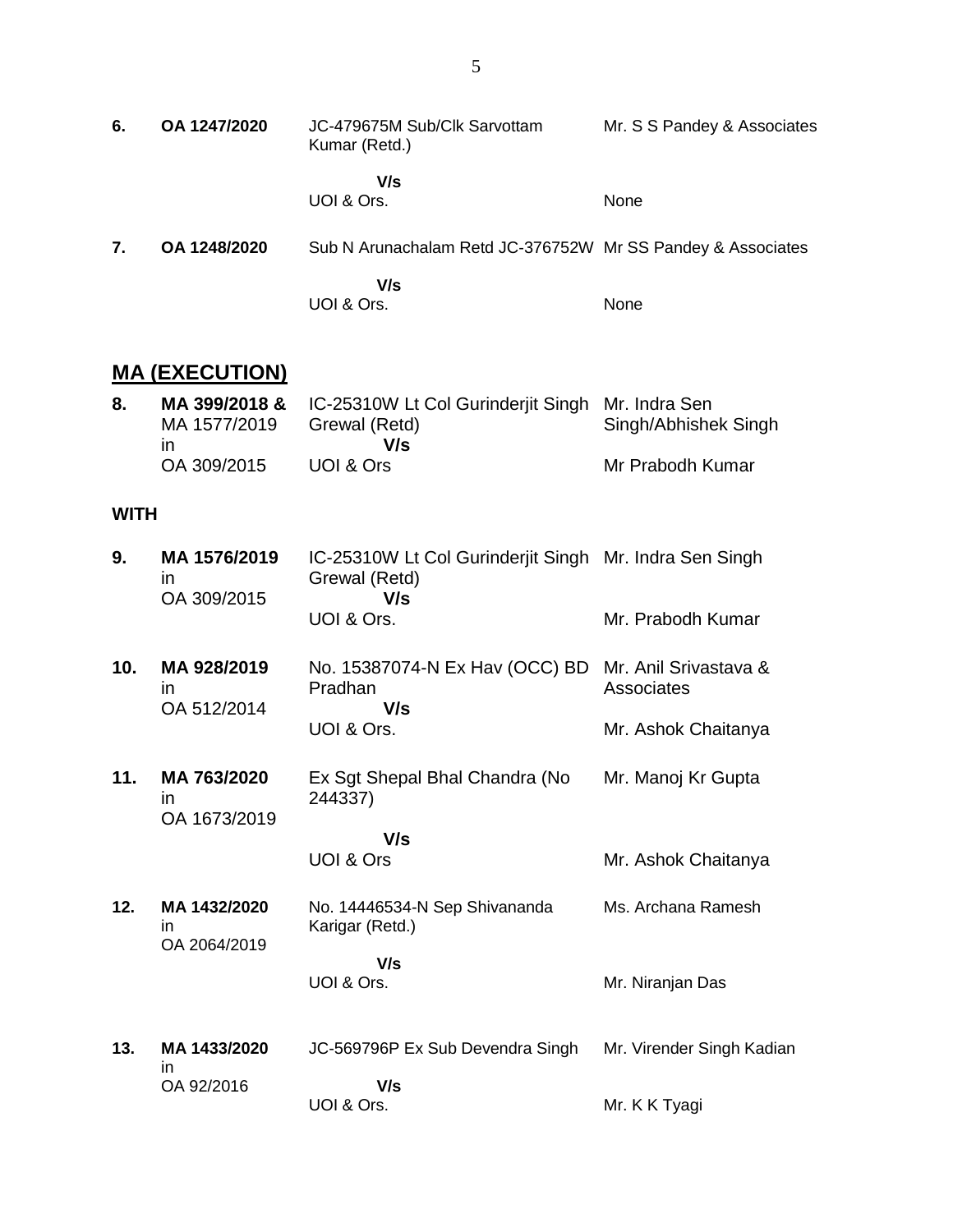| 14. | MA 1438/2020<br>ın<br>OA 505/2019 | JC-300455P Sub Maj Isham Singh<br>(Retd.) | Mr. S S Pandey & Associates |
|-----|-----------------------------------|-------------------------------------------|-----------------------------|
|     |                                   | V/s                                       |                             |
|     |                                   | UOI & Ors.                                | Mr. Shyam Narayan           |

## **MA (OTHERS)**

| 15. | MA 1226/2020 | Brig TC Malhotra (IC 48282 F) | Ms Neela Gokhale & Mr.<br><b>Gary Malhotra</b> |
|-----|--------------|-------------------------------|------------------------------------------------|
|     | OA 507/2019  | V/s                           |                                                |
|     |              | UOI & Ors                     | Mr Karan Singh Bhati, Sr                       |

CGSC

## **RAs**

| 16. | <b>RA 14/2020</b><br>$\mathsf{I}$         | Maj Surender Singh Rana (Retd)          | Mr Rajendra Kumar           |
|-----|-------------------------------------------|-----------------------------------------|-----------------------------|
|     | OA 1553/2016                              | V/s<br>UOI & Ors                        | Mr JS Rawat                 |
| 17. | <b>RA 33/2020</b><br>with<br>MA 1431/2020 | No. 1582882-P Ex Hav/Clk Ashok<br>Kumar | Mr. J P Sharma & Associates |
|     | in                                        | V/s                                     |                             |
|     | OA 1077/2017                              | UOI & Ors.                              | None                        |
|     | .                                         |                                         |                             |

### **PLEADINGS NOT COMPLETE**

| 18. | OA 1625/2017<br>with<br>MA 1216/2017 | Smt Surekha Jalinder More (Wd/o<br>No.6367488 Late Ex Nk JK More)<br>V/s | Ms. Archana Ramesh              |
|-----|--------------------------------------|--------------------------------------------------------------------------|---------------------------------|
|     |                                      | UOI & Ors.                                                               | Mr Shyam Narayan                |
| 19. | OA 709/2018                          | Mrs Sushma Sood Wd/o Late IC-<br>12144 Maj S K Sood (Retd)<br>V/s        | Mr. Rajesh Nandal               |
|     |                                      | UOI & Ors.                                                               | Dr Vijendra Singh Mahndiyan     |
| 20. | OA 961/2018<br>with                  | IC-49685N Col Sanjay Dilwaria<br>(Retd)                                  | Mr. S S Pandey & Associates     |
|     | MA 608/2020                          | V/s<br>UOI & Ors.                                                        | Dr Vijendra Singh<br>Mahendiyan |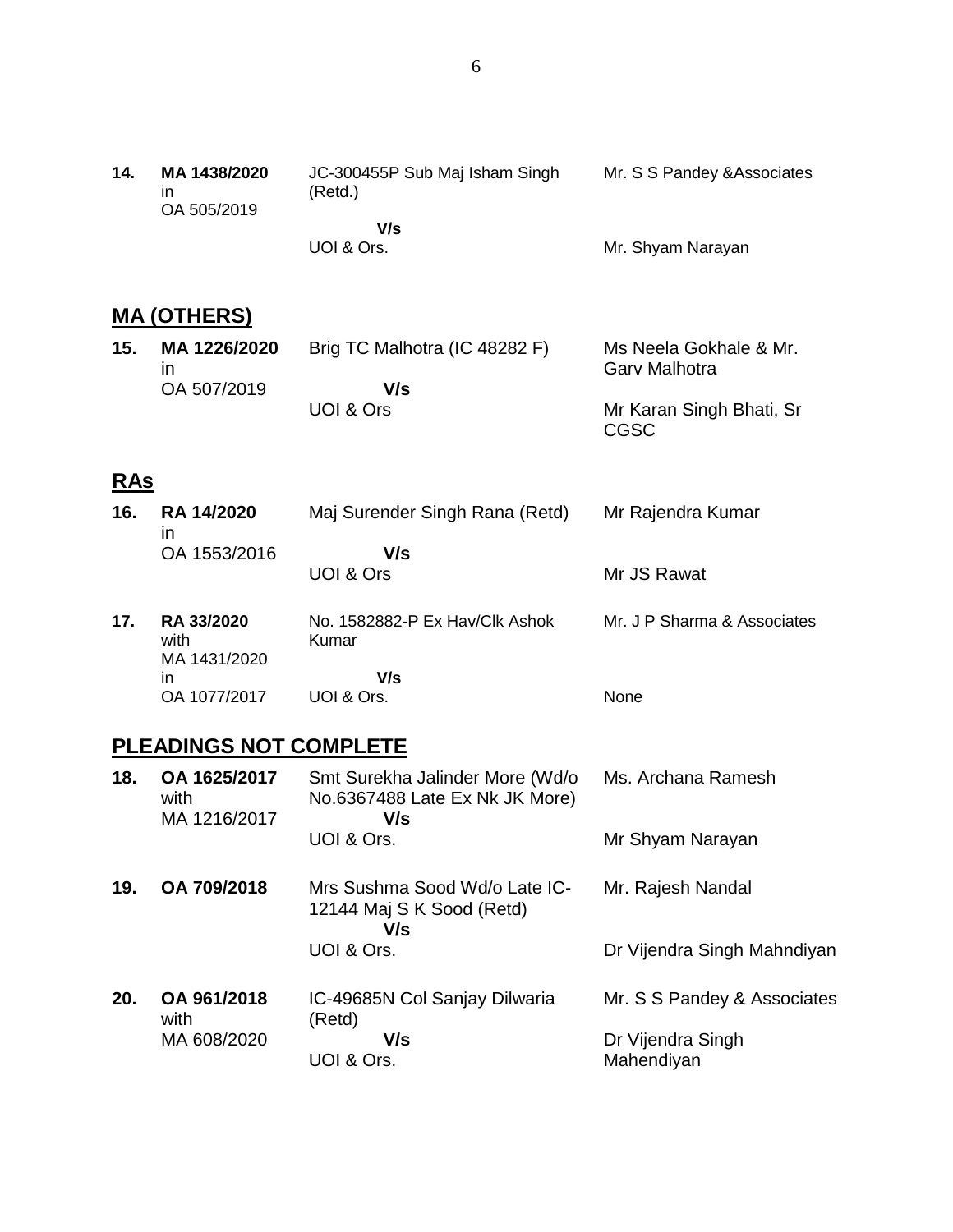| 21. | OA 1401/2018                                      | No. 15370806H Ex Hav A Rajesh                                                  | Mr. U S Maurya                                                                         |
|-----|---------------------------------------------------|--------------------------------------------------------------------------------|----------------------------------------------------------------------------------------|
|     |                                                   | V/s<br>UOI & Ors.                                                              | Mr. V Pattabhi Ram                                                                     |
| 22. | OA 1914/2018                                      | Maj K Charanjit Singh (Retd) (IC<br>15749)                                     | Mr SS Pandey & Associates                                                              |
|     |                                                   | V/s<br>UOI & Ors.                                                              | Mr. S D Windlesh                                                                       |
| 23. | OA 1923/2018                                      | Lt Col Nagesh P Patankar (Retd)<br>(IC 51041M)                                 | Mr Aditya Singh Puar                                                                   |
|     |                                                   | V/s<br>UOI & Ors.                                                              | Mr. Avdhesh Kumar Singh                                                                |
| 24. | OA 1933/2018<br>with                              | IC-25413P Lt Col D H Verma<br>(Retd.)                                          | Ms. Archana Ramesh                                                                     |
|     | MA 2137/2018                                      | V/s<br>UOI & Ors.                                                              | Mr. J S Rawat                                                                          |
| 25. | OA 818/2019<br>with<br>MA 1451/2019 &<br>617/2020 | Ex Hav Nihal Singh Ghangal (No<br>13953588 K)                                  | Mr Amit Kumar                                                                          |
|     |                                                   | V/s<br>UOI & Ors.                                                              | Mr. Arvind Patel for R 1-4, Ms<br>Anjali Vohra for R-5 and Mr.<br>S P Sherawat for R-6 |
| 26. | OA 2213/2019<br>with                              | Ex Hav V Kuttappan (6881029)                                                   | Ms. Sangeeta Tomar & Mr. G<br>Sanjeev                                                  |
|     | MA 3111/2019 &<br>MA 2213/2019                    | V/s<br>UOI & Ors.                                                              | Ms Jyotsna Kaushik                                                                     |
| 27. | OA 375/2020<br>with<br>MA 462/2020                | Smt Neelam Singh Wife of Late Flt<br>Lt Yoginder Kumar Mehta (No<br>9813) F(P) | Mr Ajai Bhalla                                                                         |
|     |                                                   | V/s<br>UOI & Ors.                                                              | Dr. Vijendra Singh<br>Mahndiyan for R 1-2, None<br>for $R$ 3-4                         |
| 28. | OA 379/2020                                       | Ex L Com (TAC) Dinesh Kumar<br>Mishra (NO 139879H)                             | Mr Ved Prakash                                                                         |
|     |                                                   | V/s<br>UOI & Ors.                                                              | Mr. Karan Singh Bhati, Sr<br><b>CGSC</b>                                               |

7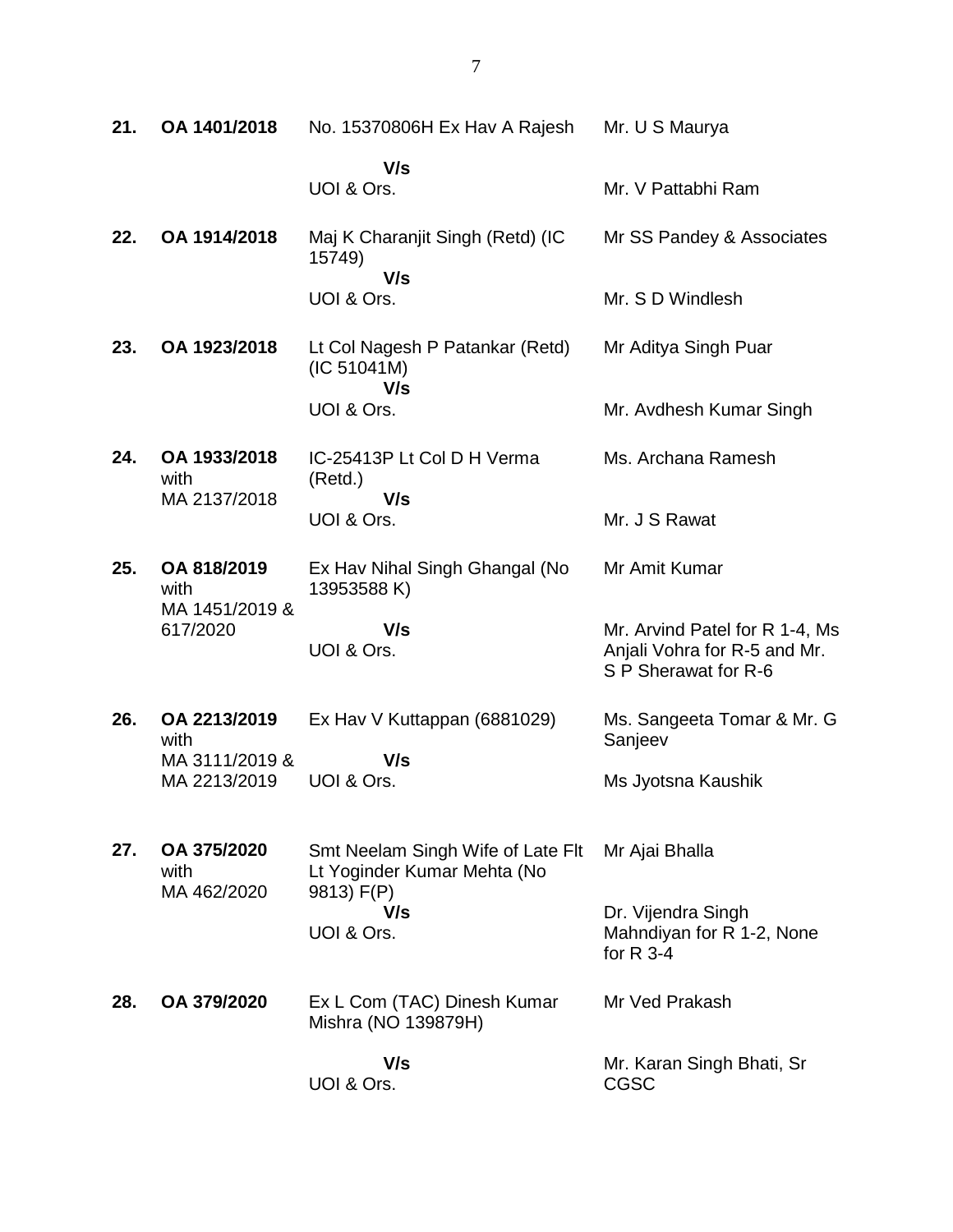| 29. | OA 380/2020       | Ex Hony Lt MC Mech I Arun Kumar Mr Ved Prakash<br>Singh |                           |
|-----|-------------------|---------------------------------------------------------|---------------------------|
|     |                   | V/s<br>UOI & Ors.                                       | Mr. Neeraj, Sr. CGSC      |
| 30. | OA 381/2020       | Ex Hony Lt MC AM I Vijendra<br><b>Prasad Singh</b>      | Mr Ved Prakash            |
|     |                   | V/s<br>UOI & Ors.                                       | Mr. J S Yadav             |
|     | <b>PART HEARD</b> |                                                         |                           |
| 31. | OA 2049/2017      | Maj V Kamakshi (Retd) (NR-16751-L)                      | Mr. Ajit Kakkar           |
|     |                   | V/s<br>UOI & Ors.                                       | Mr. Karan Singh Bhati Sr. |

# **PLEADINGS COMPLETE**

## **DATES WILL BE GIVEN BY THE TRIBUNAL OFFICER - ORDERS WILL BE UPLOADED ON THE WEBSITE**

CGSC

| 32. | TA 721/2009<br>Writ Petition No.       | Ex Nb Sub (Clk) Mahendra Singh                           | Mr Maurya Vijay Chander |
|-----|----------------------------------------|----------------------------------------------------------|-------------------------|
|     | 6553/2001                              | V/s<br>UOI & Ors                                         | Mr VS Tomar             |
| 33. | OA 489/2010<br>with                    | Ex. Lt. Col. Prawin Kumar                                | Mr. S. S. Pandey        |
|     | MA 1399/2018                           | V/s                                                      |                         |
|     | with<br>TA 36/2012 (RB<br>Kolkata)     | Union of India & Ors.                                    | Mr Anil Gautam          |
| 34. | OA 57/2011<br>with<br>MA 19/2017       | Ex Master Chief Petty Officer-1<br><b>Bhim Sen Singh</b> | Mr SS Pandey            |
|     |                                        | V/s                                                      |                         |
|     |                                        | UOI & Ors.                                               | Mr VS Tomar             |
| 35  | OA (Appeal)<br>526/2016                | Ex Sub Maj Sashi Kanta Jena                              | Mr. S S Pandey          |
|     | with                                   | V/s                                                      |                         |
|     | MA 1172/2016 & UOI & Ors.<br>1525/2019 |                                                          | Dr Vijendra Mahndiyan   |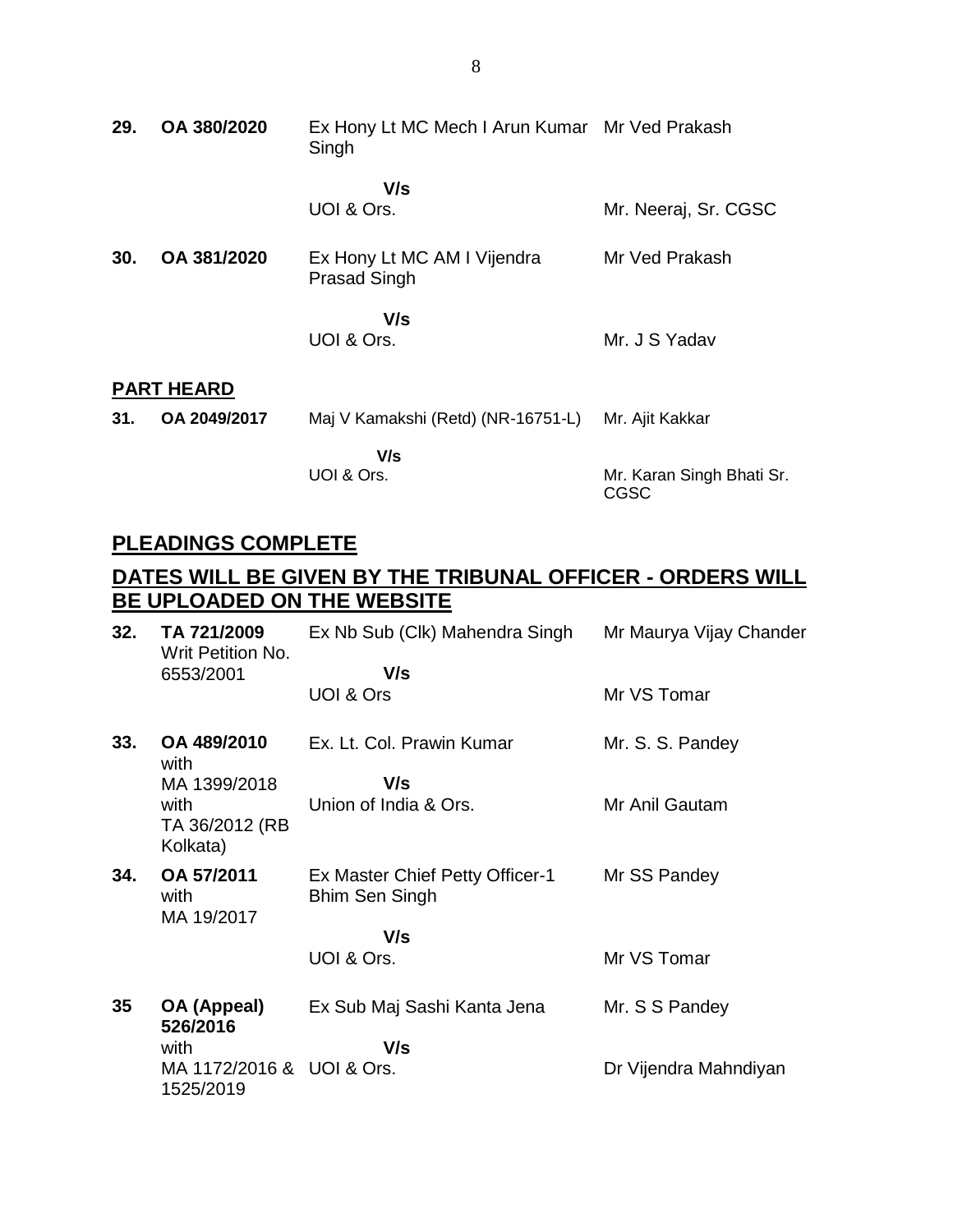| 36  | OA 48/2018                          | Ex SPO Desh Raj 118384F                                         | Mr. Mohammed Mujeeb                     |
|-----|-------------------------------------|-----------------------------------------------------------------|-----------------------------------------|
|     |                                     | V/s<br>UOI & Ors.                                               | Mr Avdhesh Kumar Singh                  |
| 37. | OA 476/2018                         | Smt Shanti Devi W/O Late Sigmn<br>Ram Kawar (No 6320828)<br>V/s | Mr. BP Vaishnav                         |
|     |                                     | UOI & Ors.                                                      | Mr. J S Rawat                           |
| 38  | OA 758/2018                         | IC-40352A Col Rakesh Arora<br>(Retd)                            | Mr. V S Kadian                          |
|     |                                     | V/s                                                             |                                         |
|     |                                     | UOI & Ors.                                                      | Mr. Shyam Narayan                       |
| 39. | OA 940/2018<br>with<br>MA 816/2018  | Hony Flt Lt Kuljit Singh Patpatia &<br>Ors.<br>V/s              | Mr. D K Sharma & S K<br>Vashistha       |
|     |                                     | UOI & Ors.                                                      | Mr Karan Singh Bhati, Sr<br><b>CGSC</b> |
| 40. | OA 1108/2018<br>with                | No.4177769LL Ex Nk Diwan Ram                                    | Mr. V S Kadian                          |
|     | MA 994/2018                         | V/s<br>UOI & Ors.                                               | Mr Prabodh Kumar                        |
| 41. | OA 1854/2018                        | Ex PO Hirdayash Kumar (163622-<br>W)                            | Mr. Ajit Kakkar                         |
|     |                                     | V/s<br>UOI & Ors.                                               | Mr. Arvind Patel                        |
| 42. | OA 217/2019                         | No. 15437837-X Sep/NA Navin                                     | Ms. Sarla Singh Tanwar                  |
|     |                                     | V/s<br>UOI & Ors.                                               | Mr. Satya Ranjan Swain                  |
| 43. | OA 754/2019<br>with<br>MA 1355/2019 | Ex Rect Abhinash Kumar (No<br>4588427L)<br>V/s                  | Mr. Ved Prakash                         |
|     |                                     | UOI & Ors.                                                      | None                                    |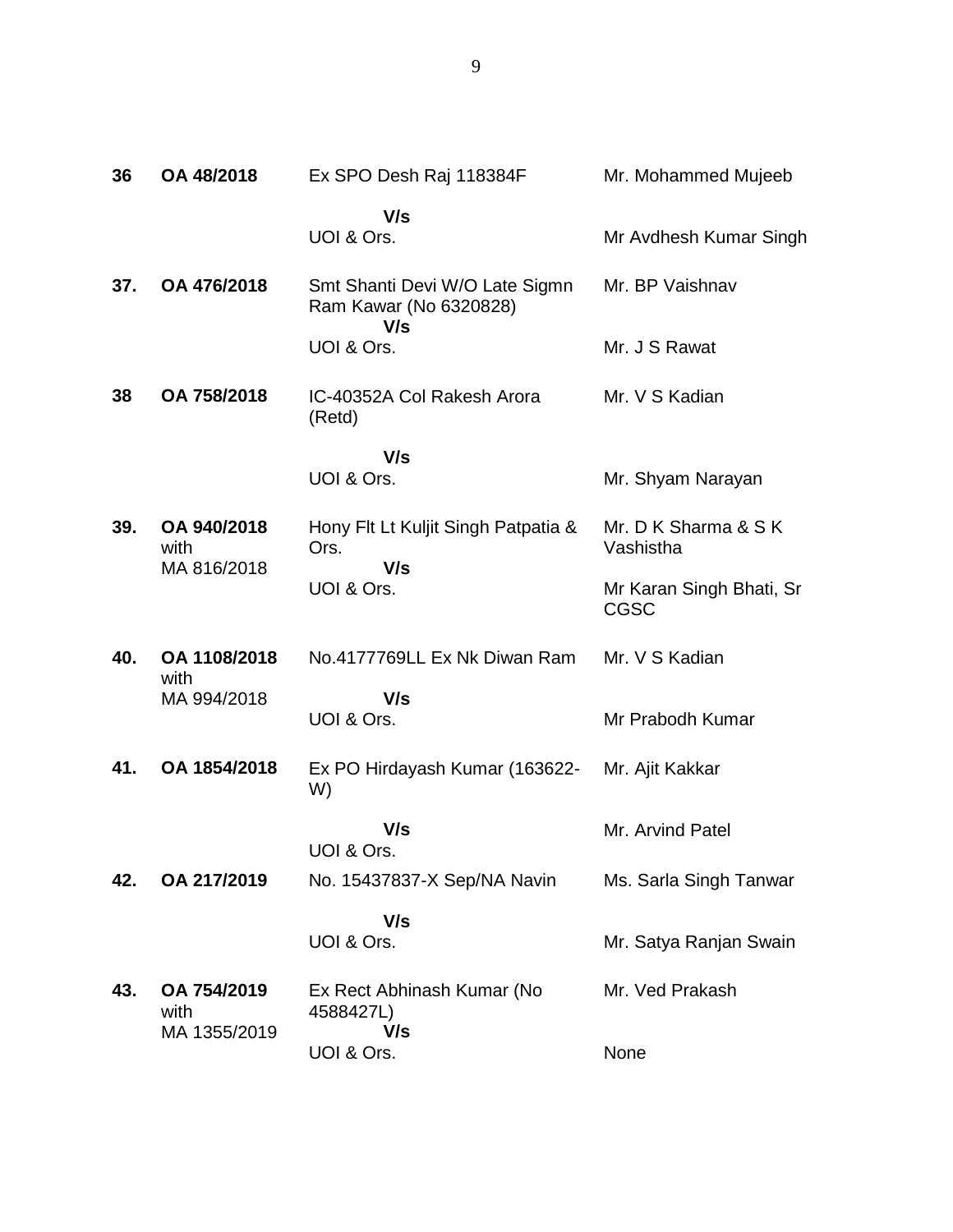| OA 968/2019<br>with<br>MA 1636/2019 | Mrs Geetu Vaid W/O Late Sqn Ldr Mr Baljeet Singh<br>Anuj Vaid (18264) |                                  |
|-------------------------------------|-----------------------------------------------------------------------|----------------------------------|
|                                     | V/s                                                                   |                                  |
|                                     | UOI & Ors.                                                            | Mr. Harish V Shankar             |
| OA 1562/2019                        | Ex MWO Vishambher Nath Tripathi Mr. Ajit Kakkar & Associates          |                                  |
| MA 2523/2019                        | V/s<br>UOI & Ors.                                                     | Mr. K K Tyagi                    |
| OA 1715/2019<br>with                | Ex Hav (Hony Nb Sub) Rajbir Singh Mr Ved Prakash<br>(No 6930400 H)    |                                  |
|                                     | UOI & Ors.                                                            | Mr. V S Tomar                    |
| OA 1846/2019<br>with                | No. 4572818-M Ex L/Nk Kamble<br>Rahul Narsingh                        | Mr. Manoj Kr Gupta               |
|                                     |                                                                       |                                  |
|                                     | UOI & Ors.                                                            | Mr. J S Rawat                    |
| OA 2251/2019<br>with                | Col Anirudha Nath (Retd) (IC 35644 Mr Rajendra Kumar                  |                                  |
| MA 3144/2019                        | V/s                                                                   |                                  |
|                                     | UOI & Ors.                                                            | Ms. Suman Chauhan                |
|                                     | with<br>MA 2651/2019<br>MA 739/2020 &<br>766/2020                     | $(248235-H)$<br>V/s<br>V/s<br>Y) |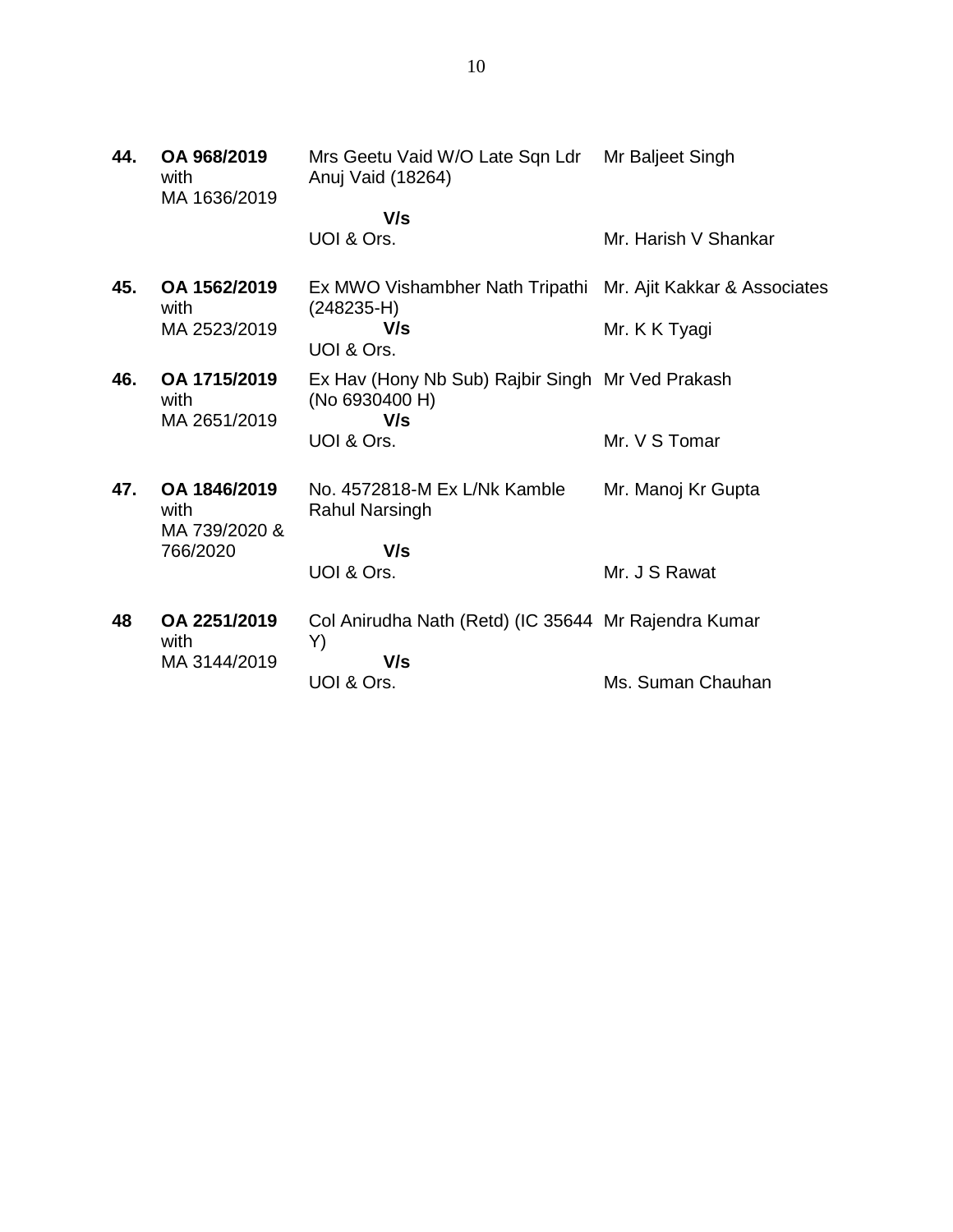# **ARMED FORCES TRIBUNAL, PRINCIPAL BENCH, NEW DELHI LIST OF BUSINESS**

**Date: 24-09-2020**

**Timing: 11:00 AM**

## **PRINCIPAL REGISTRAR COURT**

| <u>S.</u><br>No. | Case No.                            | <b>Parties Name</b>                               | <b>Advocate for Petitioner /</b><br><b>Respondents</b> |
|------------------|-------------------------------------|---------------------------------------------------|--------------------------------------------------------|
|                  | <b>For Appearance/Direction</b>     |                                                   |                                                        |
| 1.               | OA 618/2019<br>with<br>MA 1194/2019 | Ex Mech 3 Manish Kumar (No<br>179130 R)           | Mr Praveen Kumar                                       |
|                  |                                     | V/s                                               |                                                        |
|                  |                                     | UOI & Ors.                                        | Mr. Satya Ranjan Swain                                 |
| 2.               | OA 670/2019                         | Ex Rect Deepak Sharma (No<br>20006672X)           | Mr. Ajit Kakkar & Associates                           |
|                  |                                     | V/s                                               |                                                        |
|                  |                                     | UOI & Ors.                                        | Mr. D K Sabat                                          |
| 3.               | OA 671/2019<br>with                 | Ex LEMR Sat Pal (No 129069 R)                     | Mr Ved Prakash                                         |
|                  | MA 1267/2019                        | V/s                                               |                                                        |
|                  |                                     | UOI & Ors.                                        | Mr. Satya Ranjan Swain                                 |
| 4.               | OA 738/2019                         | Ex MECH 3 Manish Kumar (No<br>179130 R)           | Mr Praveen Kumar                                       |
|                  |                                     | V/s                                               |                                                        |
|                  |                                     | UOI & Ors.                                        | Mr Satya Ranjan Swain                                  |
| 5.               | OA 1060/2019                        | Hony Nb Sub Krishna Dev (Retd)<br>(No 14224767 L) | Mr SS Pandey & Assiciates                              |
|                  |                                     | V/s                                               |                                                        |
|                  |                                     | UOI & Ors.                                        | Ms. Jyotsna Kaushik                                    |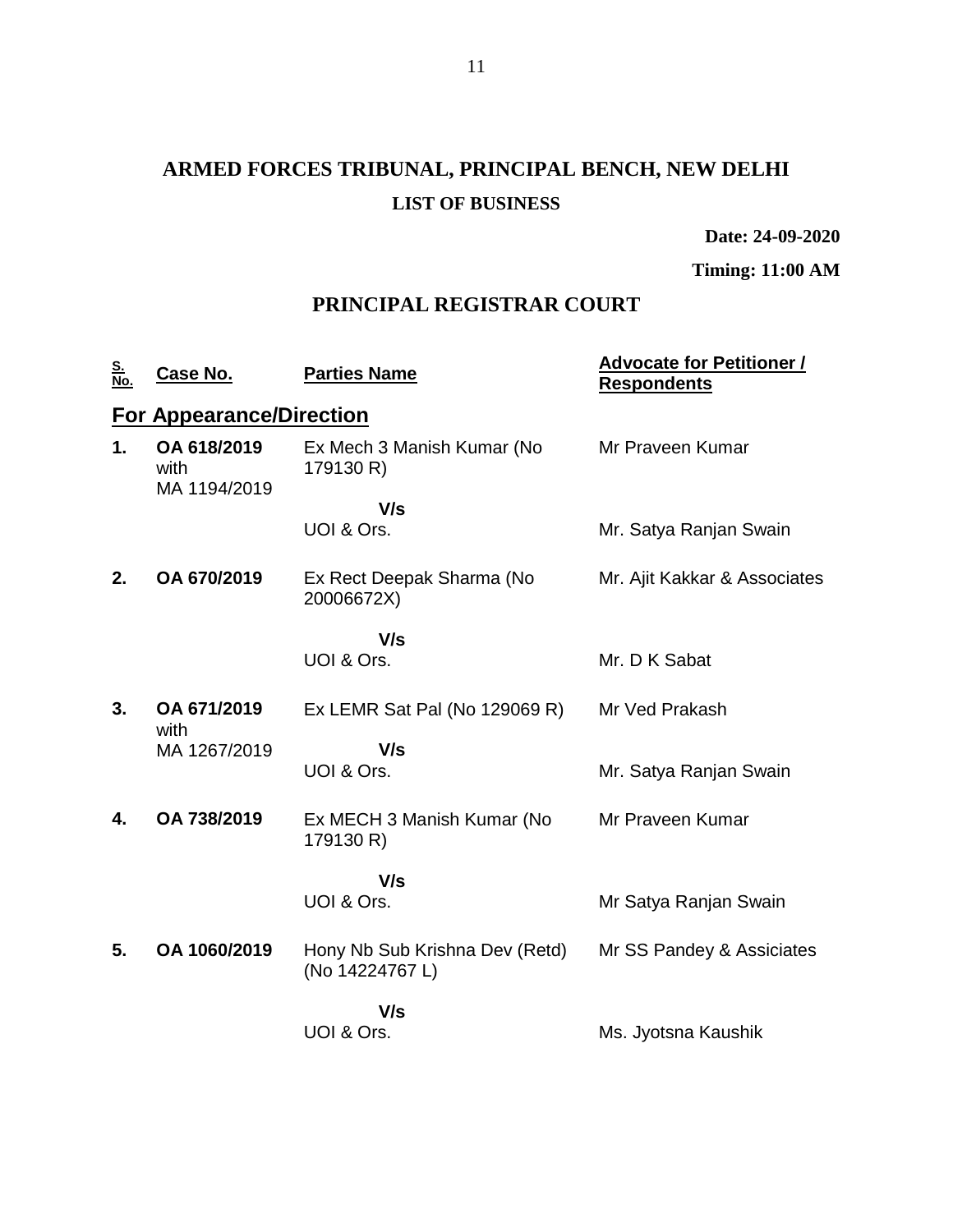| 6.  | OA 1178/2019                         | Ex JWO Shri Prasad (NO 670697B) Mr. Praveen Kumar                               |                                       |
|-----|--------------------------------------|---------------------------------------------------------------------------------|---------------------------------------|
|     |                                      | V/s<br>UOI & Ors.                                                               | Mr Shyam Narayan                      |
| 7.  | OA 1308/2019                         | NC(E) T Ashok Kumar (Retd) (No<br>801178)<br>V/s                                | Mr Manoj Kr Gupta                     |
|     |                                      | UOI & Ors.                                                                      | Ms. Barkha Babbar                     |
| 8.  | OA 1317/2019                         | JC-766453-X Ex Sub Patel Mukesh Mr. Ved Prakash<br><b>Kumar R</b><br>V/s        |                                       |
|     |                                      | UOI & Ors.                                                                      | Mr. K K Tyagi                         |
| 9.  | OA 1318/2019<br>with                 | TA-42080 Col MNR Pawar (Retd.)                                                  | Mr. Manoj Kr Gupta                    |
|     | MA 2056/2019                         | V/s<br>UOI & Ors.                                                               | Mr. Shyam Narayan                     |
| 10. | OA 1319/2019                         | No. 14924337-N Hav (Now JC-<br>673206X Nb Sub) (PA) Uma Ram<br>Choudhary<br>V/s | Mr. Indra Sen Singh/Abhishek<br>Singh |
|     |                                      | UOI & Ors.                                                                      | Mr. S D Windlesh                      |
| 11. | OA 1326/2019                         | No. 2695431-Y Hav (PA) Pardeep<br><b>Kumar Sharma</b>                           | Mr. Indra Sen Singh/Abhishek<br>Singh |
|     |                                      | V/s<br>UOI & Ors.                                                               | Ms Barkha Babbar                      |
| 12. | OA 1455/2019                         | Ex WO (HFO) Rakesh Kumar Singh Mr Baljeet Singh<br>(No 624048)                  |                                       |
|     |                                      | V/s                                                                             |                                       |
|     |                                      | UOI & Ors.                                                                      | Mr. Harish V Shankar                  |
| 13. | OA 1472/2019<br>with<br>MA 2391/2019 | Ex SWA 3 Rameshwar Singh (No<br>190526 R)<br>V/s                                | Mr Ajit Kakkar & Associates           |
|     |                                      | UOI & Ors.                                                                      | Ms. Barkha Babbar                     |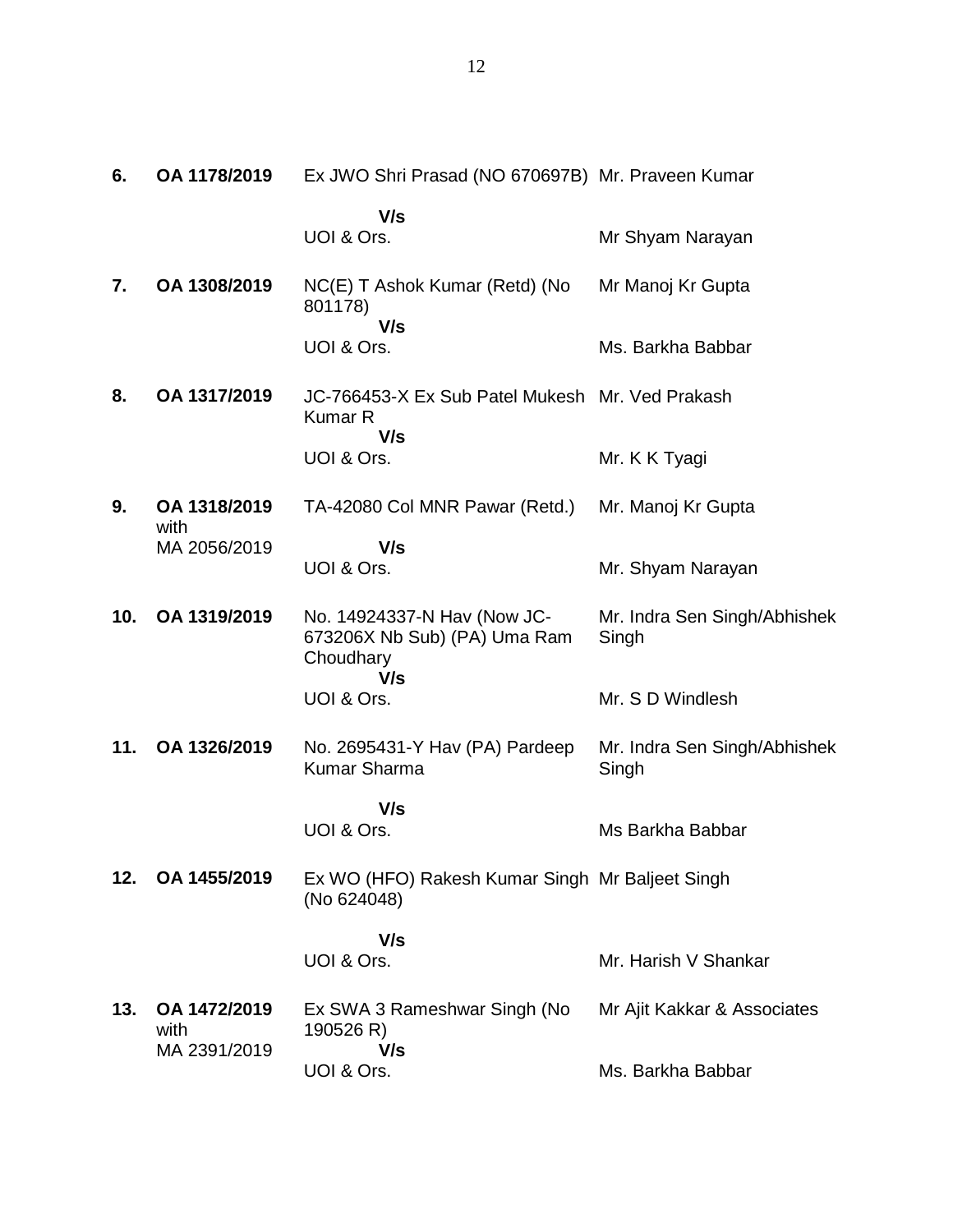**14. OA 1520/2019** with MA 2456/2019 No. 640797-N Sgt Raghu Nath Jha Mr. B P Vaishnav & (Retd.)  **V/s** UOI & Ors. **Associates** Mr. S D Windlesh **15. OA 1706/2019** with MA 2640/2019 729555F Ex JWO Kartar Singh  **V/s** UOI & Ors. Mr VS Kadian Mr. Karan Singh Bhati, Sr. CGSC **16. OA 1716/2019** Sqn Ldr Devinder Pal Singh Poonia Mr Baljeet Singh (Retd) (No 31208)  **V/s** UOI & Ors. Mr. Satya Ranjan Swain **17. OA 1719/2019** Ex JWO Shahi Bhushan Mishra (No Mr Virender Singh Kadian 677758 R)  **V/s** UOI & Ors. Mr. V Pattabhi Ram **18. OA 1720/2019** Ris Maj Ram Laxman Mali (JC 797418 W)  **V/s** UOI & Ors. Mr Virender Singh Kadian Mr. Neeraj, Sr. CGSC **19. OA 1721/2019** Lt Col Hari Om Tripathi (IC 55022 Y)  **V/s** UOI & Ors. Mr SS Pandey & Associates Mr. Jyotsna Kaushik **20. OA 1727/2019** IC-47908F Col Ran Singh Dudee  **V/s** UOI & Ors. Mr. Rajiv Manglik Mr. J S Yadav **21. OA 1731/2019** with MA 2654/2019 No 760534S Ex Cpl Santosh Kumar Mr. Manoj Kumar Gupta  **V/s** UOI & Ors. Mr Harish V Shankar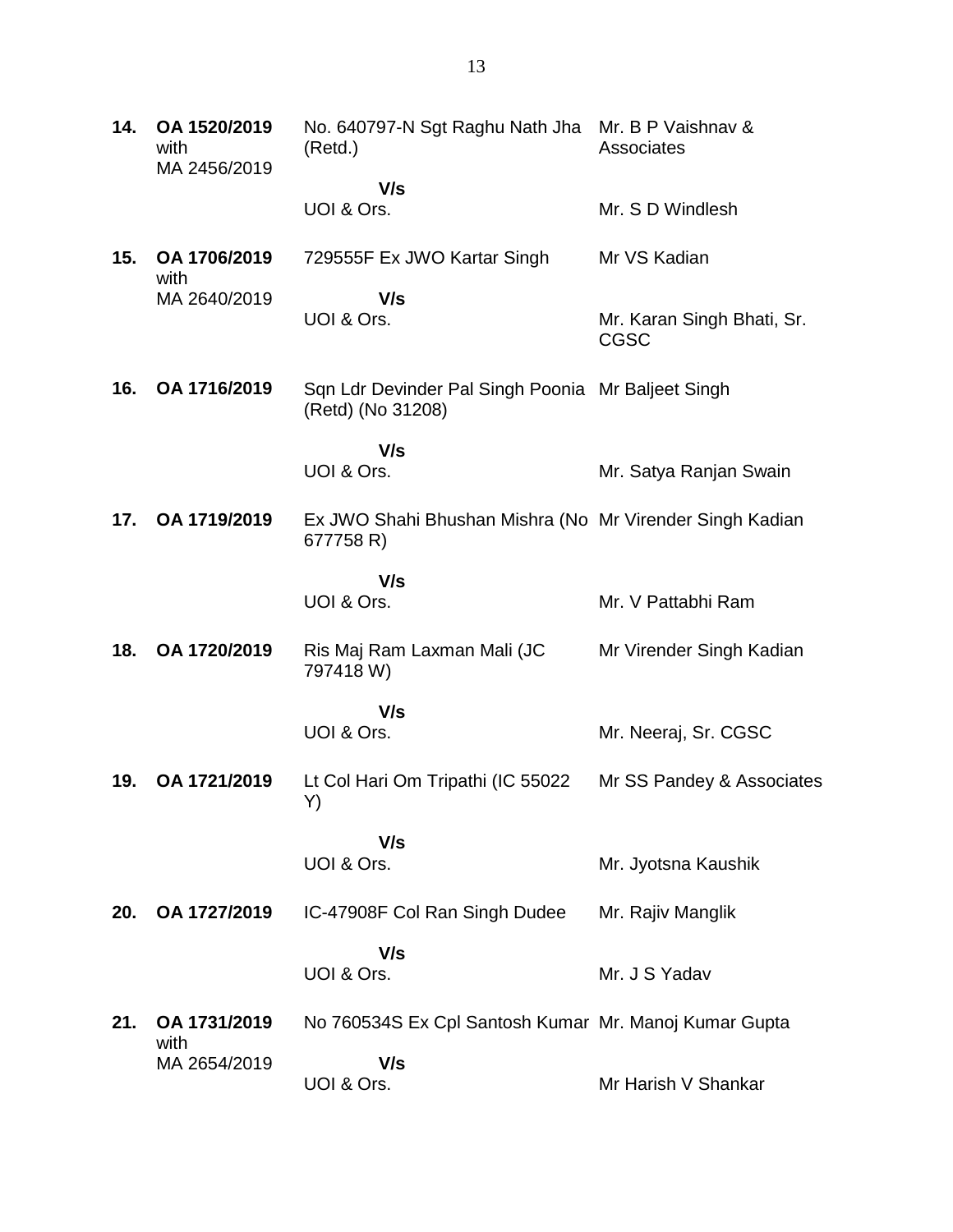| 22. | OA 1895/2019                         | Hav (PA) Madan Mohan (No<br>6394362 F)                                     | Mr Indra Sen Singh &<br>Abhishek Singh    |
|-----|--------------------------------------|----------------------------------------------------------------------------|-------------------------------------------|
|     |                                      | V/s                                                                        |                                           |
|     |                                      | UOI & Ors.                                                                 | Mr. K K Tyagi                             |
| 23. | OA 1922/2019<br>with<br>MA 2805/2019 | Air Cmde R Sanjeev Kumar (No<br>19037R)                                    | Mr Ajit Kakkar                            |
|     |                                      | V/s                                                                        |                                           |
|     |                                      | UOI & Ors.                                                                 | Mr Rajesh Kumar Das                       |
| 24. | OA 1947/2019<br>with                 | No. 2980606-X Ex Nk Aftab Khan                                             | Mr. Virender Singh Kadian                 |
|     | MA 1434/2020                         | V/s<br>UOI & Ors.                                                          | Mr. Karan Singh Bhati, Sr.<br><b>CGSC</b> |
| 25. | OA 1960/2019<br>with<br>MA 2831/2019 | Ex Rect Mahabir Vikram Singh (No Mr Ajit Kakkar & Associates<br>4073112 F) |                                           |
|     |                                      | V/s<br>UOI & Ors.                                                          | Mr. Satya Ranjan Swain                    |
| 26. | OA 2139/2019<br>with                 | No 16680N Gp Capt Vinod Kumar<br>Singh (Retd)                              | Mr Abhishek R Shukla                      |
|     | MA 734/2020                          | V/s                                                                        |                                           |
|     |                                      | UOI & Ors.                                                                 | Mr. Prabodh Kumar                         |
| 27. | OA 2142/2019                         | No 7073745 Hav Tamal Baran Dev Mr. SS Pandey & Associates<br>Roy (Retd)    |                                           |
|     |                                      | V/s                                                                        |                                           |
|     |                                      | UOI & Ors.                                                                 | Dr. Vijendra Singh Mahndiyan              |
| 28. | OA 2152/2019<br>with                 | Ex HFO Ram Pal Singh (660367-S) Mr. Durgesh Kumar Sharma                   |                                           |
|     | MA 3020/2019                         | V/s<br>UOI & Ors.                                                          | Ms. Suman Chauhan                         |
| 29. | OA 2153/2019<br>with                 | Ex JWO Bajarang Bahadur Singh<br>(No 624911 K)                             | Mr Ved Prakash                            |
|     | MA 3021/2019                         | V/s<br>UOI & Ors.                                                          | Mr. Shyam Narayan                         |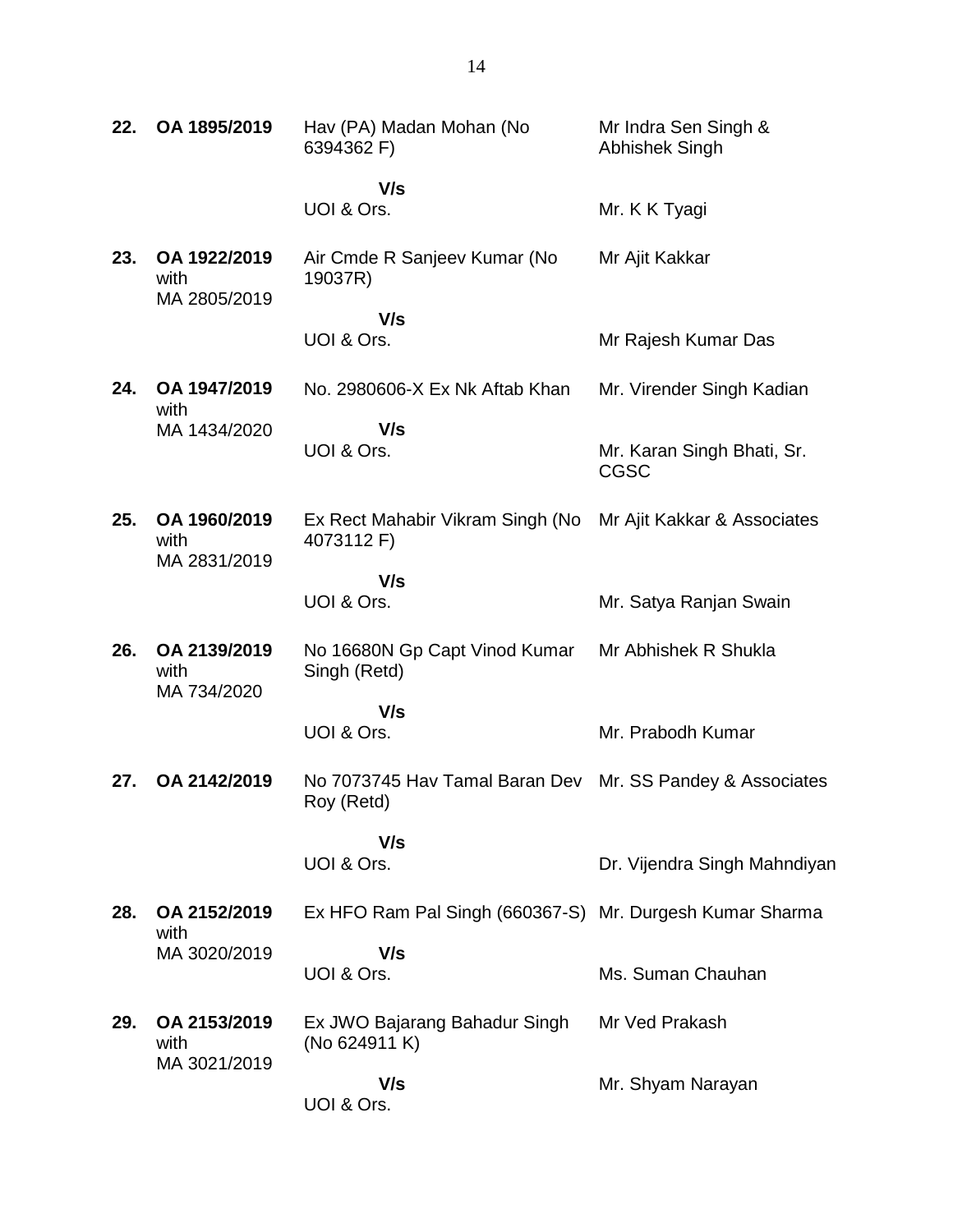| 30. | OA 2154/2019<br>with                | No 14568713 Ex Hav Satbir Singh Mr VS Kadian                    |                      |
|-----|-------------------------------------|-----------------------------------------------------------------|----------------------|
|     | MA 3022/2019                        | V/s<br>UOI & Ors.                                               | Mr. Harish V Shankar |
| 31. | OA 2155/2019<br>with                | Ex Cpl Alok Kumar Rai (No 799559 Mr Virender Singh Kadian<br>N) |                      |
|     | MA 3023/2019                        | V/s                                                             |                      |
|     |                                     | UOI & Ors.                                                      | Mr. Harish V Shankar |
| 32. | OA 2156/2019<br>with                | No 3179148 Ex Sep Karan Singh                                   | Mr. VS Kadian        |
|     | MA 3024/2019                        | V/s<br>UOI & Ors.                                               | Mr. Neeraj, Sr. CGSC |
| 33. | OA 978/2020<br>with                 | Ex NC(E) Dilip Kumar Singh<br>$(820443-N)$                      | Mr Praveen Kumar     |
|     | MA 1094/2020                        | V/s<br>UOI & Ors.                                               | Mr. Rajeev Kumar     |
| 34. | OA 980/2020<br>with                 | Ex Hony Sub Than Singh (JC-<br>264910Y)                         | Mr Praveen Kumar     |
|     | MA 1097/2020                        | V/s                                                             |                      |
|     |                                     | UOI & Ors.                                                      | Ms. Barkha Babbar    |
| 35. | OA 981/2020<br>with                 | Ex Rfn Amar Dev (4056392-K)                                     | Mr Praveen Kumar     |
|     | MA 1098/2020                        | V/s                                                             |                      |
|     |                                     | UOI & Ors.                                                      | Mr. Rajeev Kumar     |
| 36. | OA 982/2020<br>with                 | Ex Hav Mukesh Kumar Balodhi<br>(1490960F)                       | Mr Praveen Kumar     |
|     | MA 1099/2020                        | V/s<br>UOI & Ors.                                               | Mr. S D Windlesh     |
| 37. | OA 983/2020<br>with<br>MA 1100/2020 | Ex Sgt AK Mohamed Sakkeer<br>Abdul Khader (772601-H)<br>V/s     | Mr Praveen Kumar     |
|     |                                     | UOI & Ors.                                                      | Mr. Anil Gautam      |